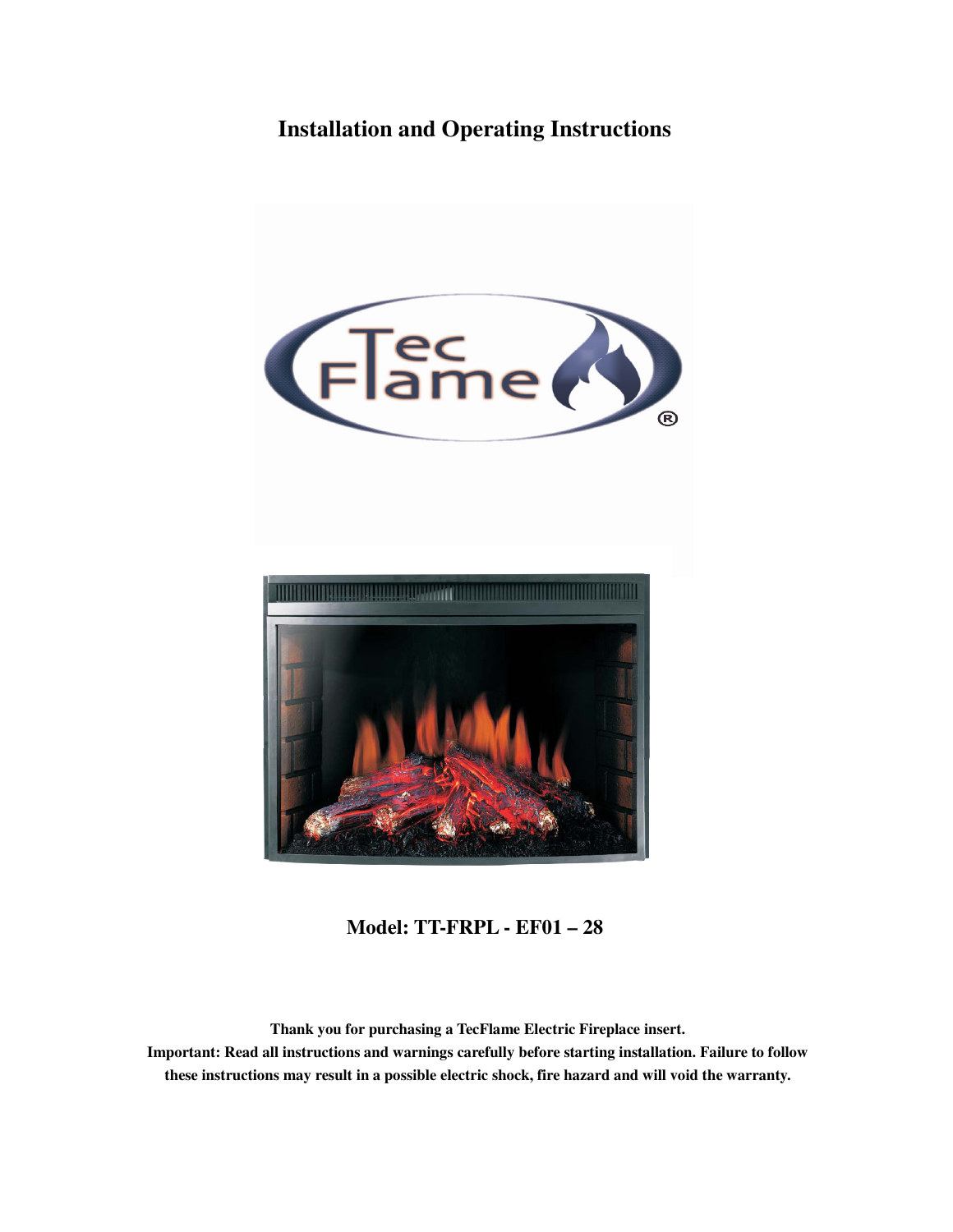# **IMPORTANT INSTRUCTIONS**

When using electrical appliances, the following basic precautions should always be followed to reduce the risk of fire, electrical shock, and injury to persons:

- 1. Read all instructions before using this heater.
- 2. Although this unit is a zero clearance design, to prevent possible fire do not block air intake or exhaust in any manner. Do not use on soft surfaces, such as a bed, where openings may become blocked.
- 3. Extreme caution is necessary when any heater is used by or near children or invalids and whenever the heater is left operating and unattended.
- 4. Always unplug heater when not in use.
- 5. Do not operate any heater with a damaged cord or plug or after the heater malfunctions or has been dropped or damaged in any manner. Return heater to authorized service facility for examination, electrical or mechanical adjustment, or repair.
- 6. Do not use outdoors.
- 7. This heater is not intended for use in bathrooms, laundry areas or similar indoor locations. Never locate heater where it may fall into a bathtub or other water container.
- 8. Do not run power cord under carpeting. Do not cover power cord with throw rugs, runners, or the like. Arrange power cord away from traffic areas and where it will not be tripped over.
- 9. To disconnect heater, turn controls to off, then remove plug from outlet.
- 10. Connect to properly grounded outlets only.
- 11. Do not insert or allow foreign objects to enter any ventilation or exhaust openings as this may cause an electrical shock, fire or damage the heater
- 12. A heater has hot and arching or sparking parts inside. Do not use in areas where gasoline, paint, or other flammable liquids are used or stored.
- 13. Use this heater only as described in this manual. Any other use not recommended by the manufacturer may cause fire , electrical shock or injury to persons .
- 14. Avoid the use of an extension cord because the extension cord may overheat and cause a risk of fire. However, if you have to use an extension cord, the cord shall be No.14ga minimum size and rated not less than 1875 watts.

# "SAVE THESE INSTRUCTIONS"

### **USER INSTRUCTIONS**

- 1. Any repairs to this appliance should be carried out by qualified / authorized service personnel only.
- 2. Under no circumstances should this appliance be modified. Parts having to be removed for servicing must be replaced with original "OEM" (original equipment manufacturers) parts only.
- 3. The firebox is to be cleaned with a damp cloth (water) only.

**IMPORTANT:** Always unplug the power cord before cleaning the unit. Do not use any abrasive cleaners on the unit.

4. Please unplug this fireplace when not in use.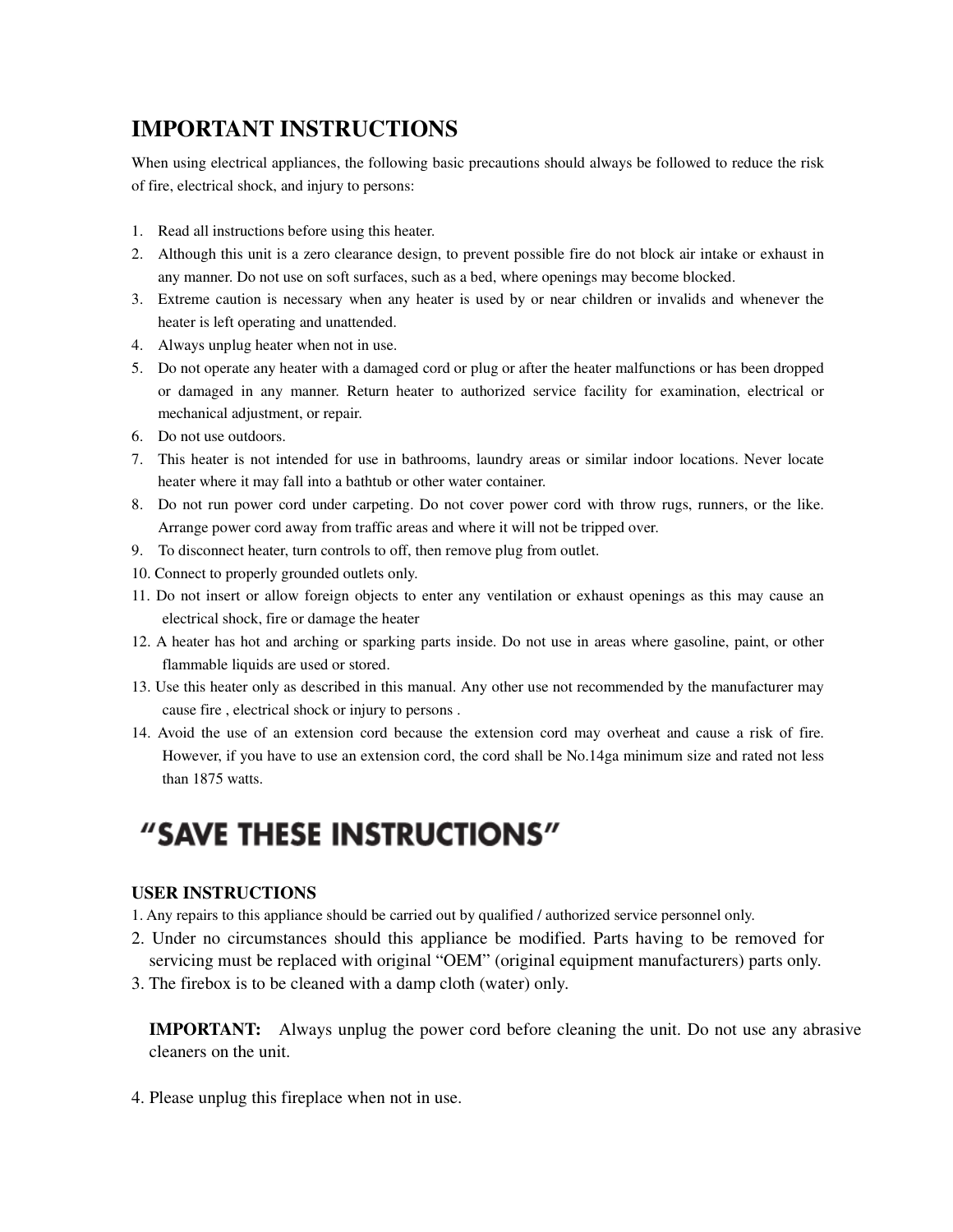### **General**

Unpack the heater carefully and retain the packaging for possible future use, such as moving or returning the fireplace to your supplier.

The fireplace incorporates a flame effect, which can be used with or without heater so that the comforting effect may be enjoyed at any time of the year. Using the flame effect on its own only requires a small amount of electricity. Before connecting the heater, check that the supply voltage is the same as that stated on the heater.

#### **Electrical connection**

### **WARNING – THIS APPLIANCE MUST BE EARTHED**

This heater must be used on A/C supply only and the voltage marked on the heater must correspond to the supply voltage.

Before switching on, please read the safety warnings and operating instructions.

**WARNING:** Electrical outlet wiring must comply with local building codes and other applicable regulations to reduce the risk of fire, electrical shock and injury to persons.

**WARNING:** Do not use this fireplace insert if any part of it has been under water. Immediately call a qualified service technician to inspect the fireplace and replace any part of the electrical system which has been under water.

### **Locating Your Fireplace**

When choosing a location for your new fireplace, ensure that the general instructions are followed.

Also, for best effect, install the fireplace out of direct sunlight.

It is safe to set the fireplace insert close to non-combustibles .DO NOT STORE OR USE GASOLINE OR OTHER FLAMMABLE VAPORS OR LIQUIDS IN THE VICINITY OF THIS OR ANY OTHER APPLIANCE.

### **Mantel installation**

Please refer to the detailed instructions that come with the mantel that you purchased.

### **Specifications**

#### **PT-EF01-28-LED**

| <b>Fireplace Insert dimensions</b> | 31.29" x 14.33" x 26.25" |
|------------------------------------|--------------------------|
| $(w \times d \times h)$            | 79.5cm x 36.4cm x 66.7cm |
| Weight<br><b>Net</b>               | 42.021bs/19.1kg          |
| <b>Gross Weight</b>                | 47.31lbs / 21.5kg        |
| <b>Voltage</b>                     | 120V                     |
| <b>Frequency</b>                   | $60$ Hz                  |
| <b>Watts/Amps</b>                  | 1400W / 11.6 A           |
| <b>Heater Rating</b>               | 1300W                    |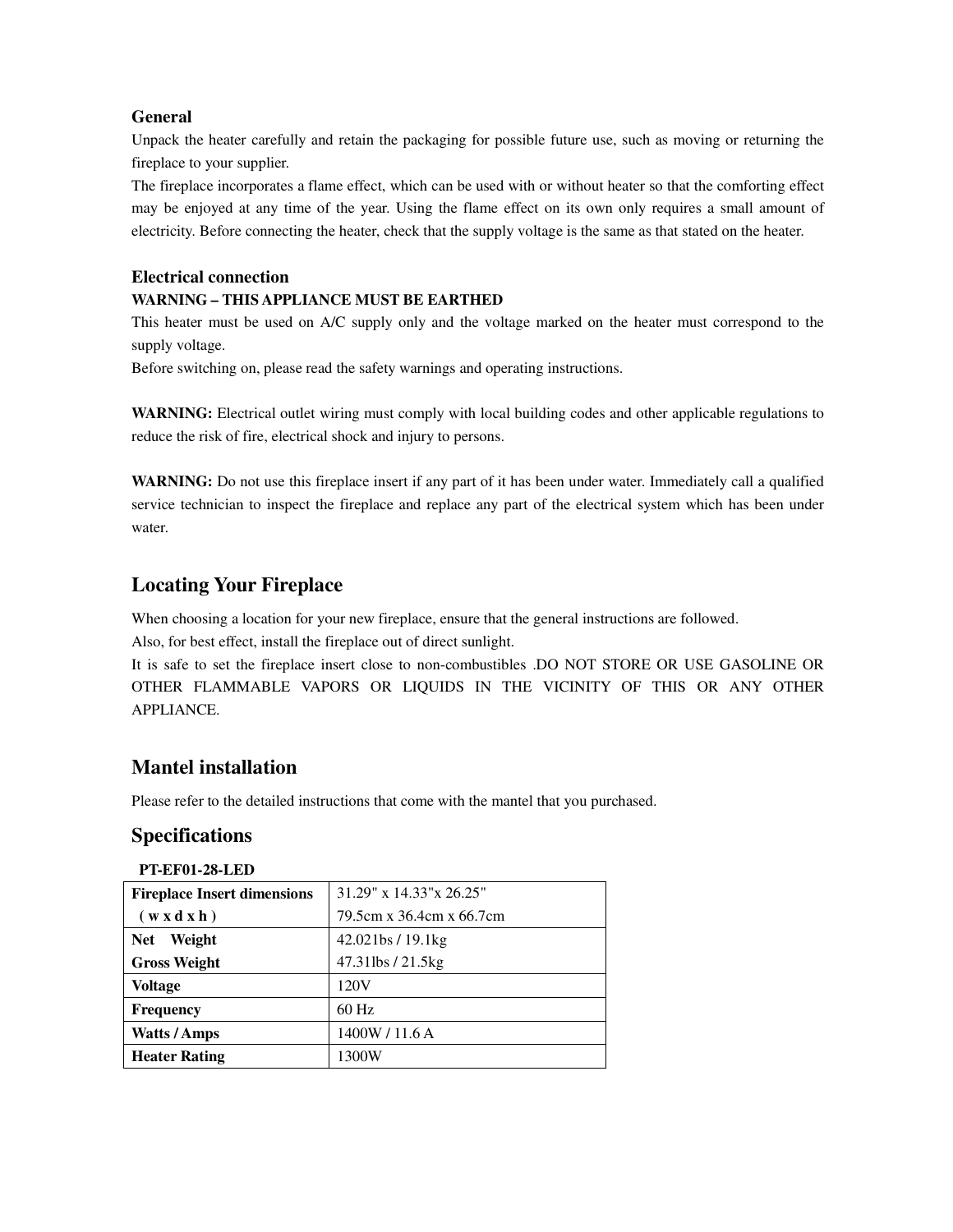### **Service Instructions**

For your safety, service must be performed by qualified / authorized service personnel only.

#### **Glass Information**

- 1. Under no circumstances should this product be operated with a broken or chipped glass panel.
- 2. Do not strike or slam the glass.
- 3. Do not use abrasive cleansers to clean the glass.
- 4. This product uses tempered glass. Replacement of the glass supplied by the manufacture should only be performed by authorized service personnel.

### **Operating Instructions**

After reading these instructions, confirm that all controls on the heater are in the off position. Plug the heater into a 10 amp 110 volt outlet.

All controls and switches are on the front panel of the heater located inside the right hand door.

#### **REMOTE CONTROL**



Switch ON or OFF the Down light, Down light composed by 2 pcs LED light board. Only for ON/OFF



Set the off time, time range: No setting –10 (cycle)

 $\rightarrow$ 10 $\rightarrow$ 20 $\rightarrow$ 30 $\rightarrow$ 40 $\rightarrow$ 50 $\rightarrow$ 1H $\rightarrow$ 2H $\rightarrow$ 3H $\rightarrow$ 4H $\rightarrow$ 5H $\rightarrow$ 6H $\rightarrow$ 7H $\rightarrow$ 8H $\rightarrow$ 9H $($ cycle)

Control Panel Buttons: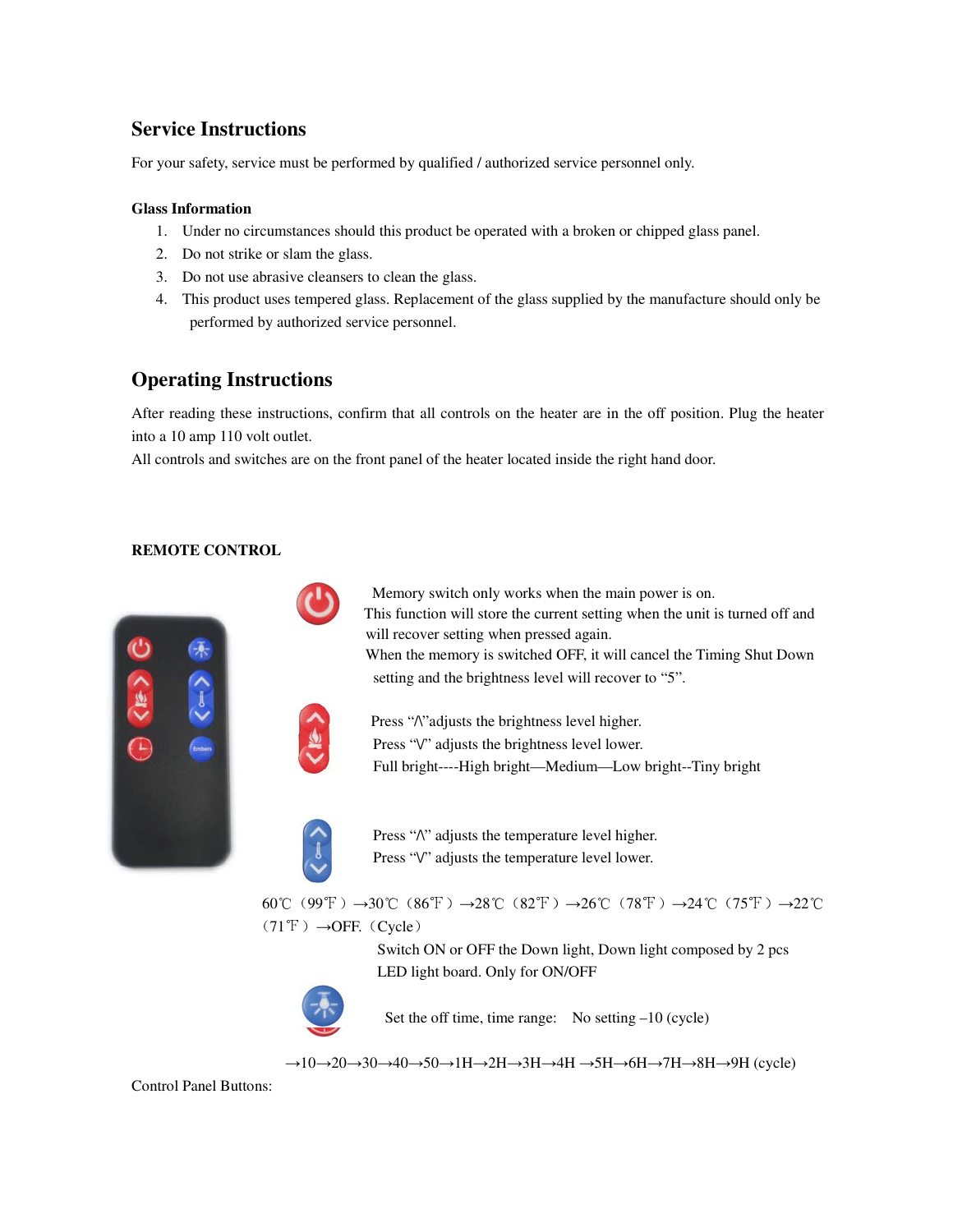



Control button for dynamic effect in automatic mode, enter/ exit effect function.



When Main power is ON, the POWER indicator light and flame indicator light are on and brightness level shows "5".



Control button to open the flame function and adjust the brightness.

- A. Flame comes from LED light board, and 5 brightness levels adjust: Full bright----High bright—Medium—Low bright--Tiny bright
- B. Motor output terminal control the 5W reflector motor, control ON/OFF, and cooperate with flame.
- C. Log light: comes from LED light, together with flame, and 5 brightness level adjust: Full bright----High bright—Medium—Low bright--Tiny bright



 Controls heating functions and temperature adjustment setting. Seven temperature level settings for the heater ( $\degree$ C or  $\degree$ F). 60℃(99°F)→30℃(86°F)→28°C(82°F)→26°C(78°F)

 $\rightarrow$ 24℃(75°F) $\rightarrow$ 22℃(71°F) $\rightarrow$ OFF.

Hold down Heater button 10 sec, will have conversion between ℃ and ℉.



Switch ON or OFF the Down light. Down light composed by 2 pcs LED light board. Only for ON/OFF



Press 'Effect' button, enter dynamic effect in automatic mode.

### **Light Emitting Diode**

This fireplace is fitted with LED (Light Emitting Diode) bulbs in place of conventional bulbs. These generate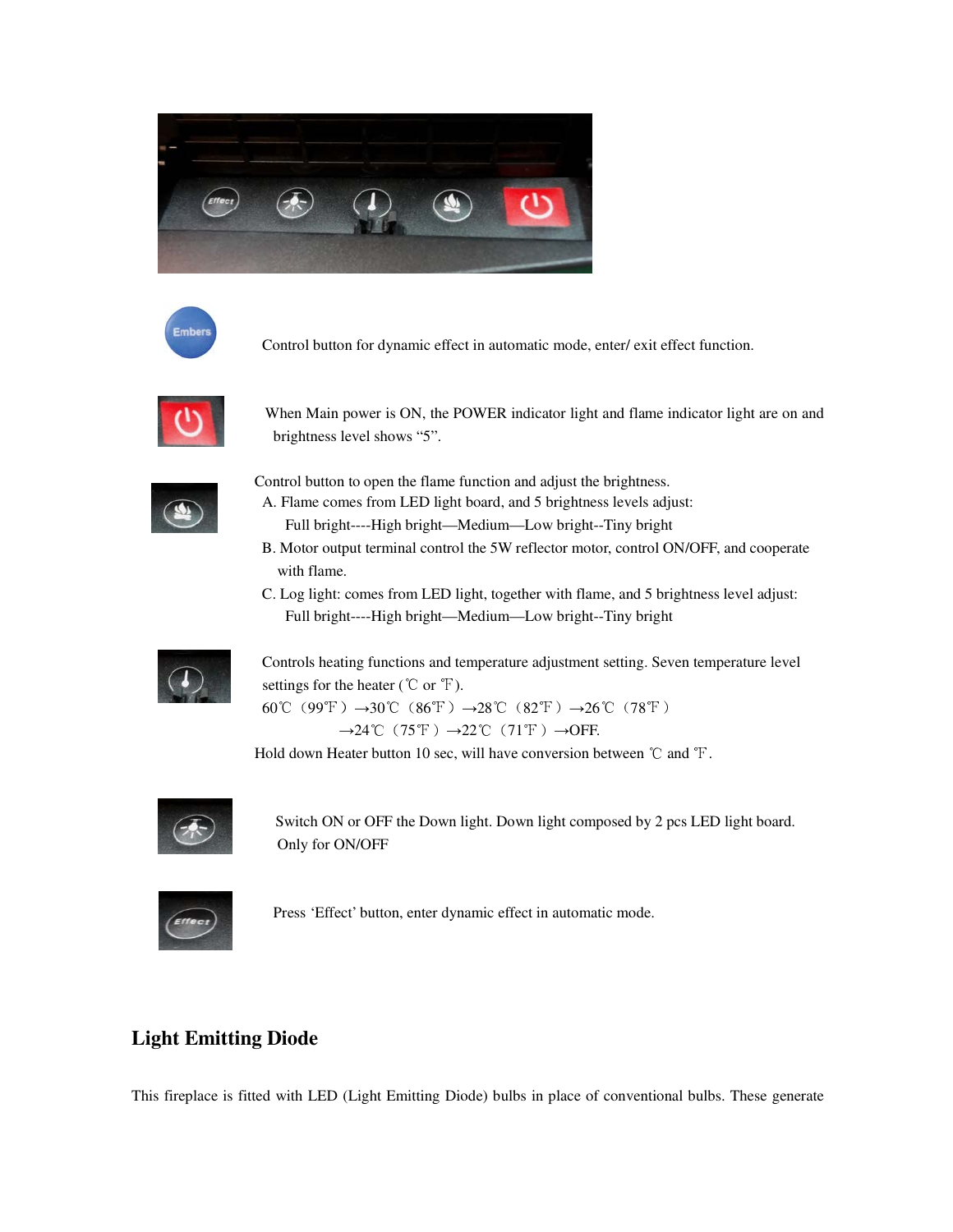the same light levels as conventional bulbs, but use a fraction of the energy consumed. These LED bulbs are maintenance –free and will not require replacing during the life of the product.

## **Cleaning WARNING – ALWAYS DISCONNECT FROM THE POWER SUPPLY BEFORE CLEANING THE HEATER.**



**Fig.2** Fig.3 **Fig.3** 

For general cleaning, use a soft clean duster – never use abrasive cleaners. The glass viewing screen should be cleaned carefully with a soft cloth. DO NOT use proprietary glass cleaners.

To remove any accumulation of dust or fluff, the soft brush attachment of a vacuum cleaner should occasionally be used to clean the outlet grille of the fan heater.

To clean the fuel effect: Remove the 6 screws, see Fig.1; remove the front glass panel, see Fig.2; unscrew the rosebud log screw, see Fig.3. Wipe log set clean with a damp cloth.

### **Recycling**

For electrical products sold within the European Community.



 At the end of the electrical products useful life, it should not be disposed of with household waste. Please recycle where facilities exist. Check with your Local Authority or retailer for recycling advice in your country.

### **After Sales Service**

Your product is guaranteed for one year from the date of purchase. Within this period, we undertake to repair or exchange this product free of charge (excluding lamps & subject to availability) provided it has been installed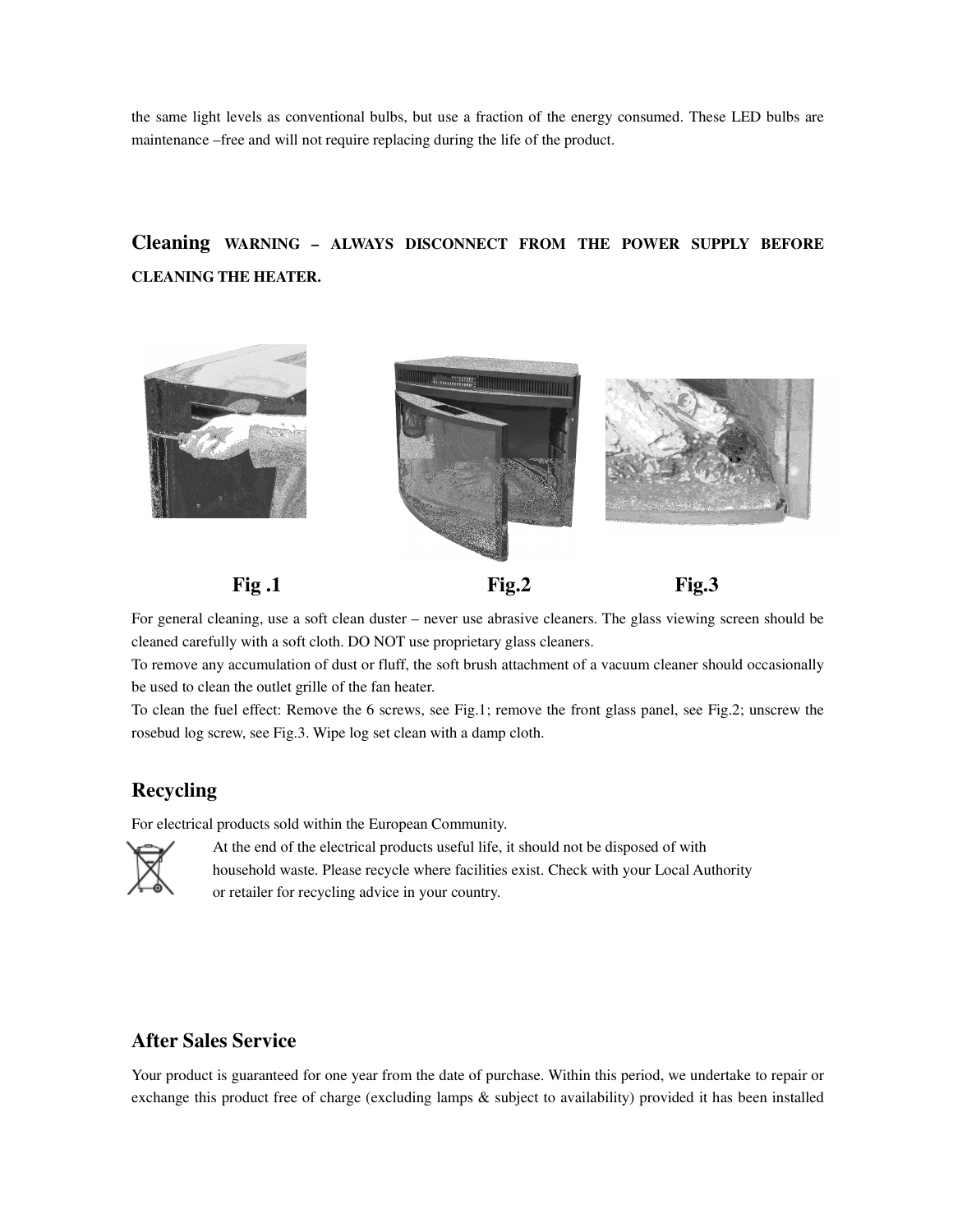and operated in accordance with these instructions.

Your rights under this guarantee are additional to your statutory rights, which in turn are not affected by this guarantee. Should you require after sales service, you should contact our customer service help desk at 574-389-8494. It w4X4FWCJ21EV028209ould assist us if you can quote the model number, series, date of purchase and nature of the fault at the time of your call. The customer service help desk will also be able to advise you should you need to purchase any spare parts.

Please do not return a faulty product to us without calling first as this may result in loss or damage and delay in providing you with a satisfactory service.

Please retain your receipt as proof of purchase.

#### **DO NOT RETURN THIS PRODUCT TO THE STORE:**

Please contact our Customer Service:

|        | Hours: Monday thru Thursday from 8:30 A.M. to 5:00 P.M. (EST) |  |
|--------|---------------------------------------------------------------|--|
|        | Friday from $8:30A.M.$ to $4:00P.M.$ (EST)                    |  |
| Web:   | rvtape.com                                                    |  |
| Email: | kponciano@panelsolutions.biz                                  |  |

#### **Limited Warranty:**

We warrant to the purchaser that the fireplace insert is free from defects in material and workmanship, under normal use and service, for one (1) year (1 year limited parts) from the date of purchase.

#### **The provisions of this limited warranty shall not apply to the following:**

- 1. Accidents.
- 2. Unauthorized repairs or alterations.
- 3. Normal maintenance.
- 4. Changes made to other units manufactured after this stove was manufactured.
- 5. Incidental damages caused by failure of the stove such as inconvenience or loss of use
- 6. Improper installation.

### **The provisions of this limited warranty shall not apply to deterioration due to wear exposure beyond the following limitations:**

For 1 year from the date purchase on electrical component and circuit boards (light bulbs excluded)